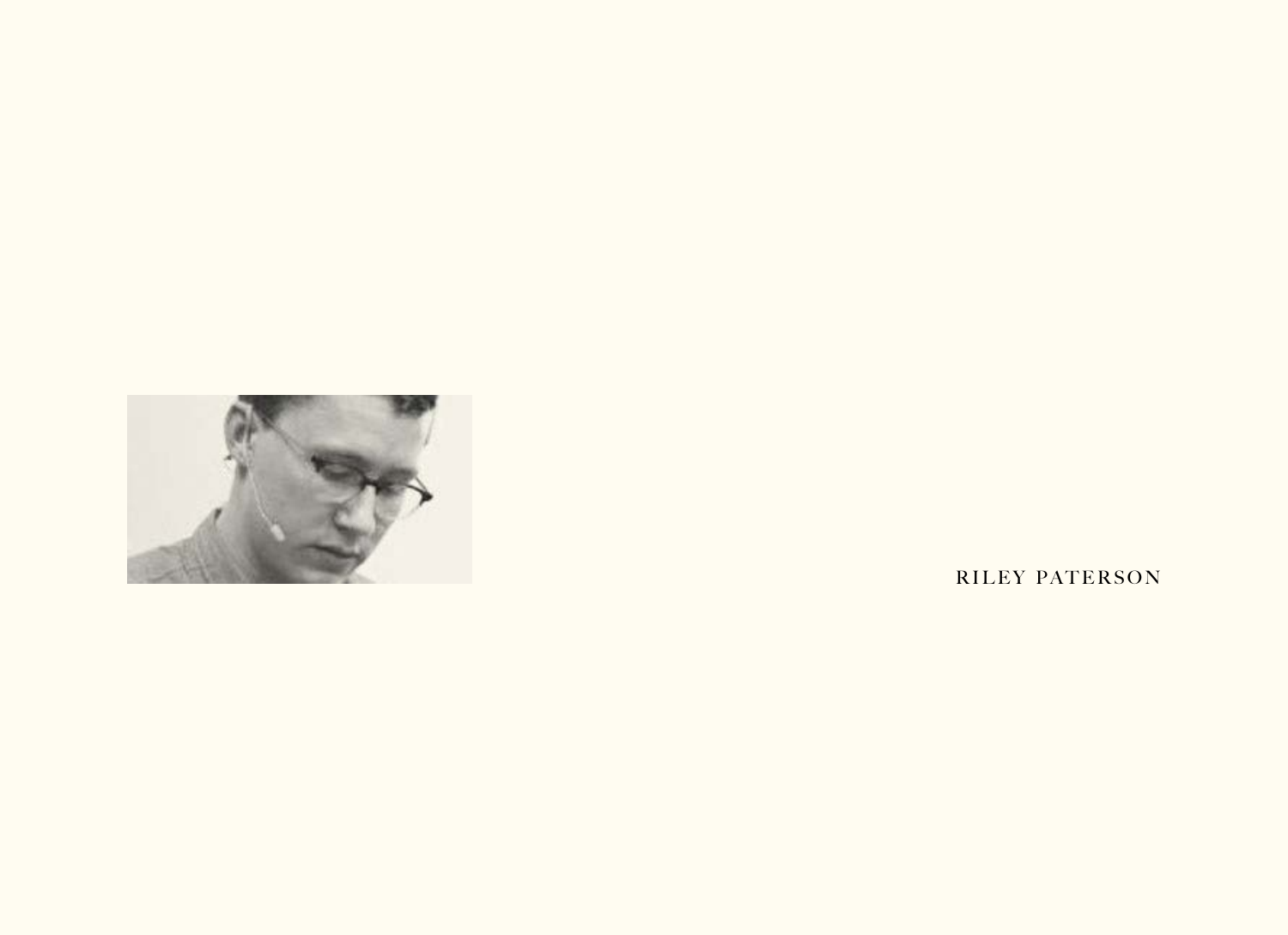## Re: What is Anxiety?

*We asked Riley Paterson simply 'What is anxiety?'*

I appreciate these kinds of questions. I posed the issue to Jason at work and we came up with several seeds to begin with.

Anxiety is fundamentally a temporal phenomena. It is the condition of a being that looks towards its future. More specifically, a being that feels out of control, or out of touch with, ignorant of, its ultimate fate or even its normal trajectory. It is a specific form of anticipation.

What else?

There are certain people who would lead me to believe... \*cough\* *Heidegger* \*cough\*... that anxiety is a uniquely modern condition. One that relates to the triumph of a ‹technological› mode of being in which human beings perceive themselves as manipulators of nature. Descartes' hope was that science would make

humans *dike masters and possessors of nature*. This task, however, had unintended consequences, of nihilism and a related kind of anxiety.

There is also a potential theological element to all of this. [Philip K.] Dick is definitely getting at these things. The Cartesian desire to be masters and possessors of nature was certainly related to the human capacity to conceptualize a God. If we believe (which I do) that the ability to think God is an extension of the perspectival capacities that allow me to imagine your mind, then we can think of modern anxiety and nihilism as a kind of letting loose of this perspectival capacity. Because if we believe in a God, or Gods, then our capacity for 'zooming out' to the God's eye view is bounded in mystery. We know that we cannot think as Gods think. But if we seek to become Gods, if we reject the idea that there are Gods, if we insist that it is now the nebula's eye view, rather than the God's eye view, then our technological speculation, our ability to place ourselves outside of ourselves and the world is potentially boundless, and we are thus left 'floating in the void'.

I think anxiety has something to do with all this. With temporality and anticipation. With dashed attempts at control. With sublimated theological anxieties that are uniquely modern. I'm not sure.